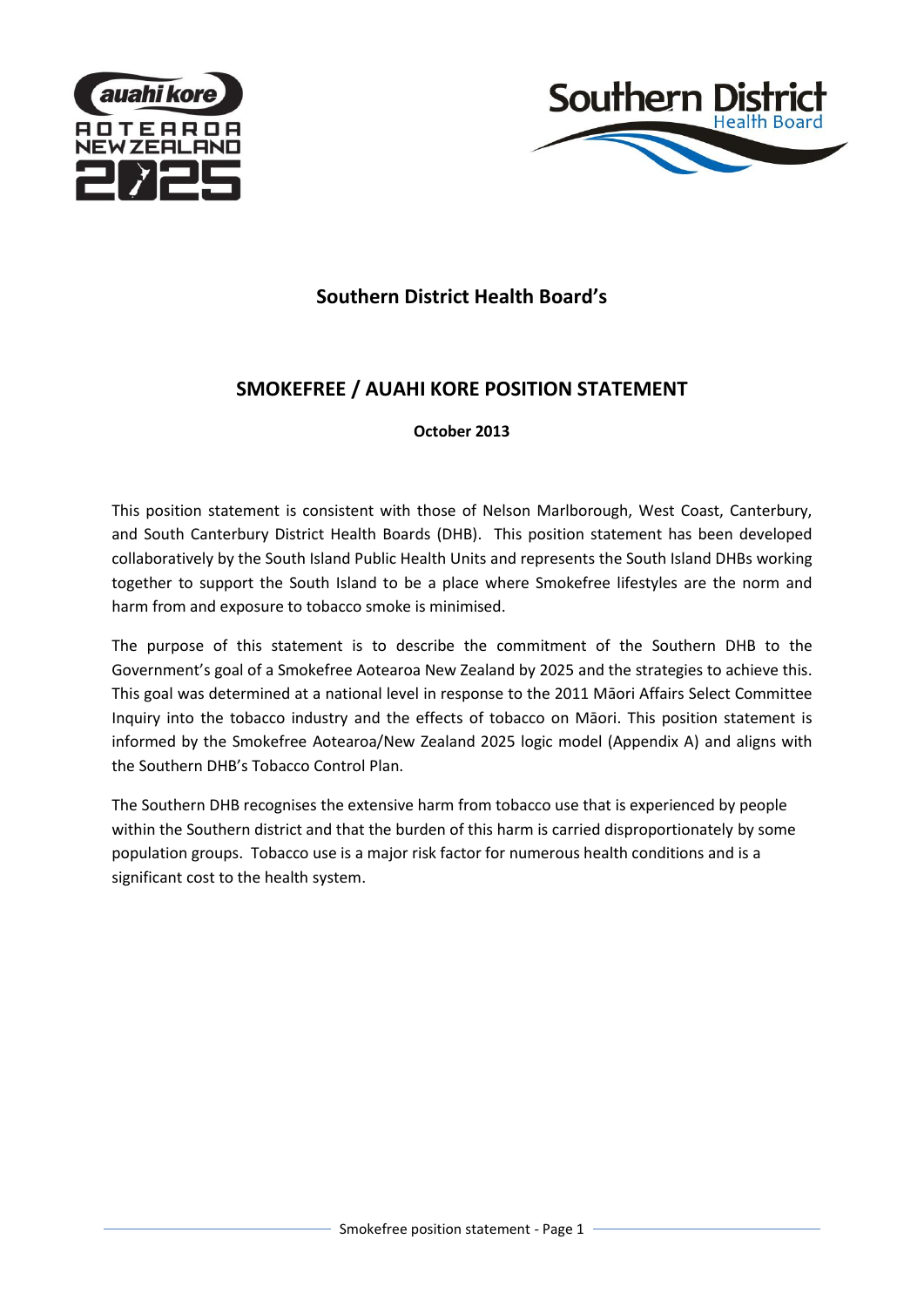### **SOUTHERN DHB POSITION**

- Southern DHB supports the Government's goal of achieving a Smokefree Aotearoa New Zealand by 2025.
- Southern DHB aims to reduce the tobacco-related harm experienced by people within the Southern district by actively focussing on these outcomes:
	- Protect children from exposure to tobacco
	- Reduce the demand for and supply of tobacco, and
	- Increase successful quitting.

# **SOUTHERN DHB STRATEGIES**

- Provide leadership and facilitate effective implementation of evidence-based strategies to support local populations to be Smokefree.
- Support and prioritise initiatives that address health inequalities by reducing smoking prevalence in Māori communities, and other priority populations including: Pacific People, pregnant women and their whānau, children, mental health consumers, rural populations and economically disadvantaged people.
- Work towards achieving the health target 'Better Help for Smokers to Quit' in primary and secondary care by implementing the ABC Strategy<sup>1</sup> for Smoking Cessation.
- Be a Smokefree role model in the community by reducing smoking initiation, supporting people to quit smoking and providing a Smokefree environment.
- Support the development of strong relationships with other community organisations to achieve the Smokefree Aotearoa 2025 goal.
- Develop and implement local solutions to achieve these strategies through its Tobacco Control Plan.

**<sup>.</sup>** 1 The New Zealand Smoking Cessation Guidelines (Ministry of Health 2007) recommend that all health care workers use the three step ABC tool. The first step is to **A**sk about smoking status, then give **B**rief advice to stop smoking and finally to provide evidence-based **C**essation support or referral to a smoking cessation service.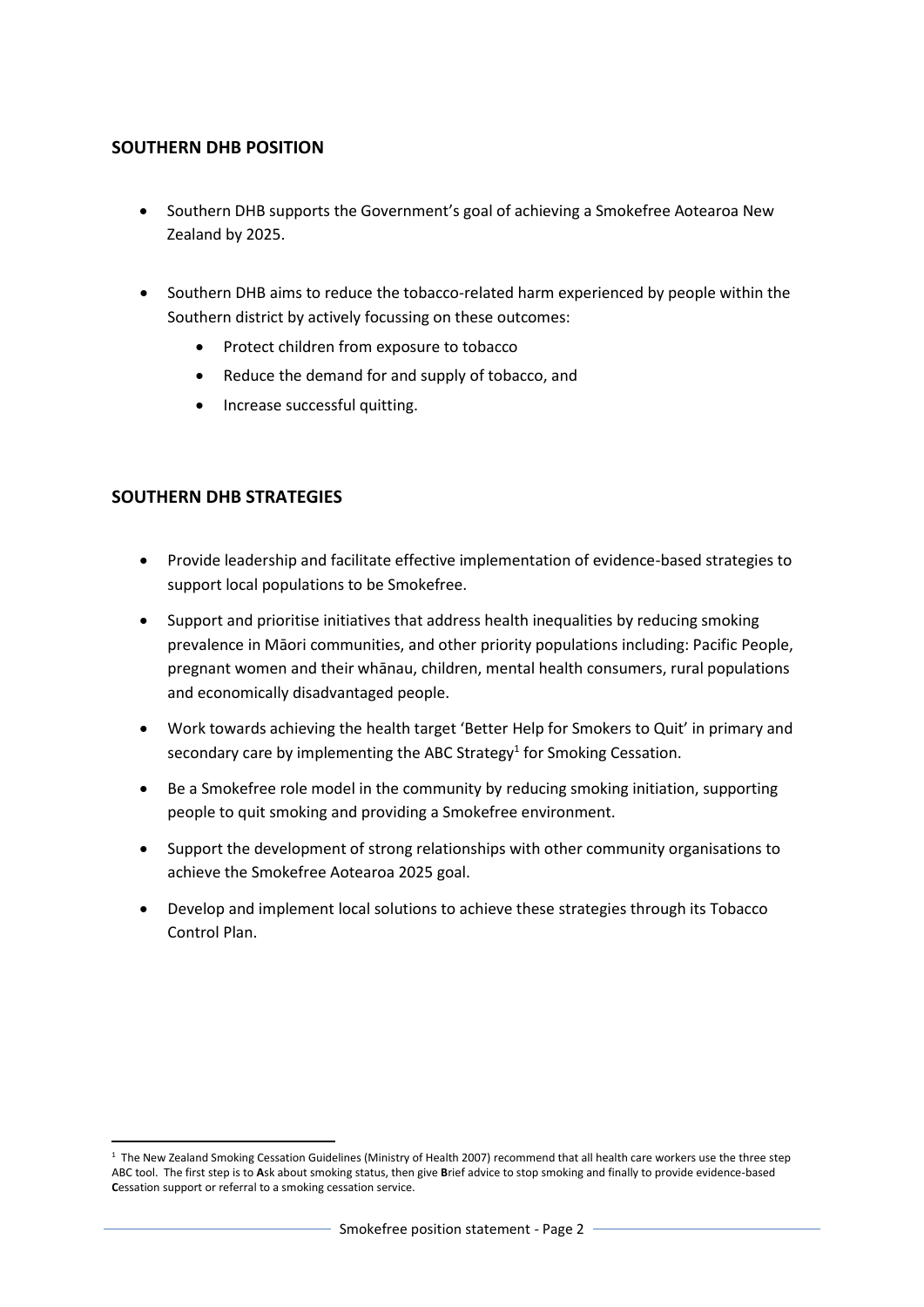#### **SUPPORTING EVIDENCE**

#### **Preamble**

The harmful effects of smoking on health are well documented. Smoking has been identified as a cause of a wide range of diseases and other adverse health effects. These include a range of cancers and cardiovascular diseases, respiratory diseases, fetal deaths and stillbirths, pregnancy complications and other reproductive effects, cataracts, peptic ulcer disease, low bone density and fractures and diminished health status and morbidity (Doll et al 2004; US Surgeon General 2004). In New Zealand smoking is a primary risk factor in one in four of all cancer deaths (Smoke Free Coalition/Te Ohu Auahi Kore undated). Quitting smoking has immediate and long term benefits, even for those who quit late in life (US National Cancer Institute 2011).

Environmental tobacco smoke (passive smoking or second hand smoke) is also well established as having adverse health effects. It increases the risk and frequency of serious respiratory problems in children, such as asthma attacks, lower respiratory tract infections, and increases middle ear infections. Inhaling second-hand smoke may cause lung cancer and coronary heart disease in nonsmoking adults (US Surgeon General 2006). New Zealand studies of never smokers living with smokers showed that they had an excess risk of mortality from heart disease and cerebrovascular disease (Hill et al 2004). According to the Smokefree Coalition around 350 New Zealanders die from the effects of others' smoking each year (Smokefree Coalition/Te Ohu Auahi Kore undated). Exposure to second hand smoke is a public health hazard that can be prevented by making homes, workplaces, vehicles and public places completely Smoke free (US Surgeon General 2006).

#### **Smoking in New Zealand**

 $\overline{a}$ 

- In 2009 smoking data in New Zealand showed that one in five (21%) adults aged 15-64 years were current smokers, with 19.2% of adults smoking daily (Ministry of Health 2010). A current smoker is someone who has smoked more than 100 cigarettes in their lifetime and at the time of the survey was smoking at least once a month (World Health Organisation 1998).
- Smoking rates in New Zealand continue to decline. The age-standardised prevalence of current smoking in 15-64 year olds fell significantly between 2006 (24.4%) and 2009 (21.8%). There was no difference in the age-standardised prevalence of current smoking between males and females (Ministry of Health 2010).
- Table 1 shows that the prevalence of regular smokers in the South Island DHBs' area is highest in the West Coast DHB area and lowest in the Canterbury DHB area.<sup>2</sup>

<sup>&</sup>lt;sup>2</sup> Anecdotal evidence suggests that smoking rates may have increased in Canterbury following the earthquakes.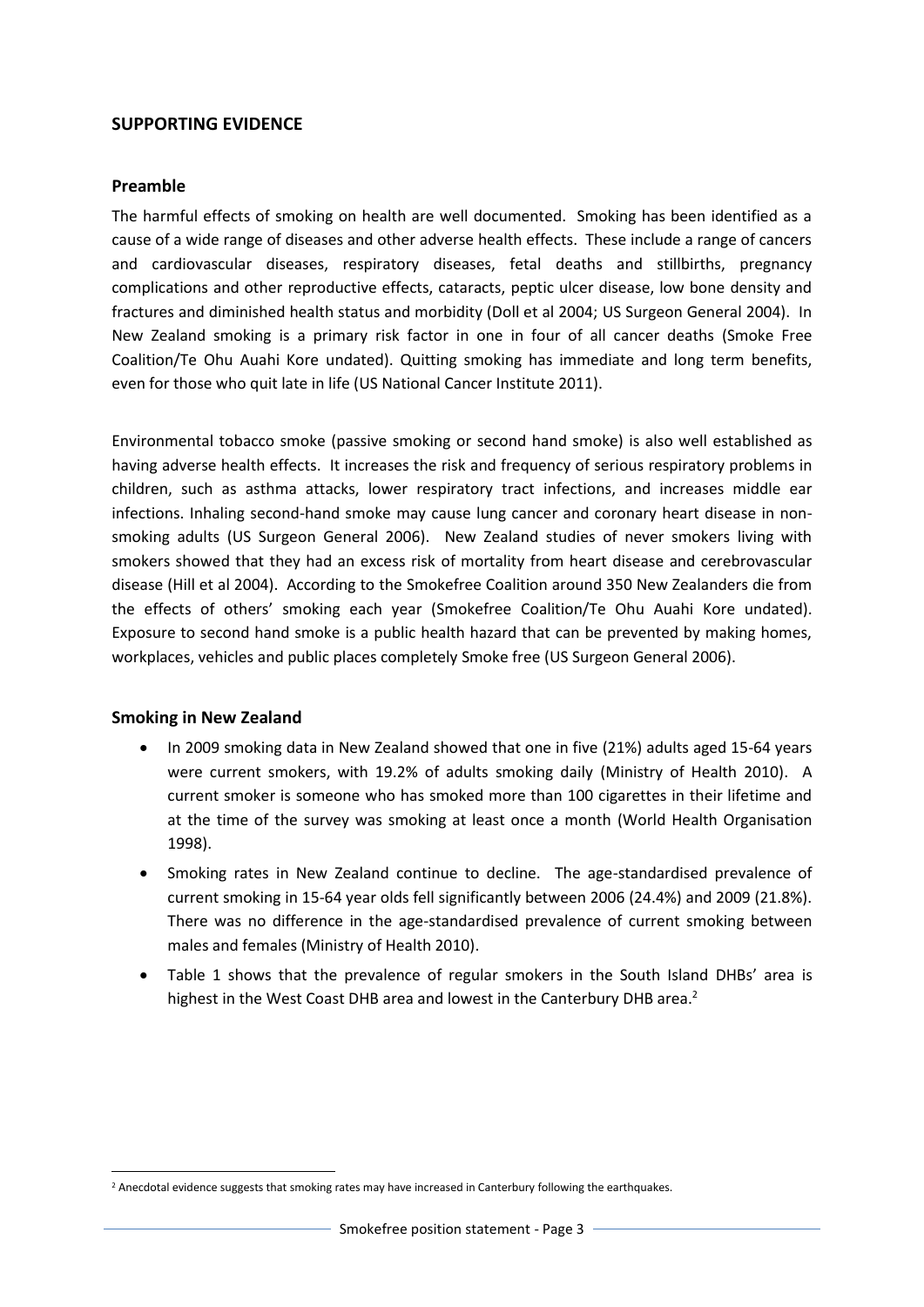|                                     | <b>Nelson</b><br>Marlborough<br>DHB area<br>(%) | <b>West Coast</b><br><b>DHB</b> area<br>$(\%)$ | Canterbury<br><b>DHB</b> Area<br>(%) | South<br>Canterbury<br><b>DHB Area</b><br>(%) | <b>Otago DHB</b><br>area<br>(%) | <b>Southland</b><br><b>DHB</b> area<br>(%) | <b>NZ</b><br><b>Total</b><br>(%) |
|-------------------------------------|-------------------------------------------------|------------------------------------------------|--------------------------------------|-----------------------------------------------|---------------------------------|--------------------------------------------|----------------------------------|
| Prevalence<br>of regular<br>smokers | 19.3                                            | 25.7                                           | 18.8                                 | 19.8                                          | 19.4                            | 23.8                                       | 18.9                             |

**Table 1.** Smoking prevalence by South Island District Health Board area (Statistics New Zealand  $2006$ <sup>3</sup>

### **Smoking related disparity and health outcomes**

 Māori in all age groups had higher smoking prevalence than non-Māori (Ministry of Health 2011a). Ethnicity data in Table 2 show that the prevalence of smoking amongst Māori is double that of the rest of the population (Ministry of Health 2010).

**Table 2.** Prevalence of current smokers by ethnicity and sex, 15-64 years (Ministry of Health 2010)

|                | <b>Male</b><br>(%) | Female<br>(%) |
|----------------|--------------------|---------------|
| <b>M</b> aori  | 40.2               | 49.3          |
| <b>Pacific</b> | 32.3               | 28.5          |
| European/other | 20.6               | 18.9          |
| Asian          | 16.3               | 4.4           |

- Smoking related disease is a major cause of health inequality. Health outcomes include a higher incidence of cancer, cardiovascular and respiratory disease and lower life expectancy for Māori compared to the rest of the population (Ministry of Health 2011b; Ministry of Health 2011c).
- The burden of tobacco related harm is experienced disproportionately by some population groups within the Southern district. Smoking prevalence is higher for Māori, Pacific and those living in more deprived areas (Ministry of Health 2010). These priority populations have higher rates of smoking during pregnancy, which poses various health risks to the develop foetus, infant and mother (Alliston 2005).

 $\overline{a}$ <sup>3</sup> These figures were taken from the last census (2006) at which time Otago and Southland DHB were separate entities.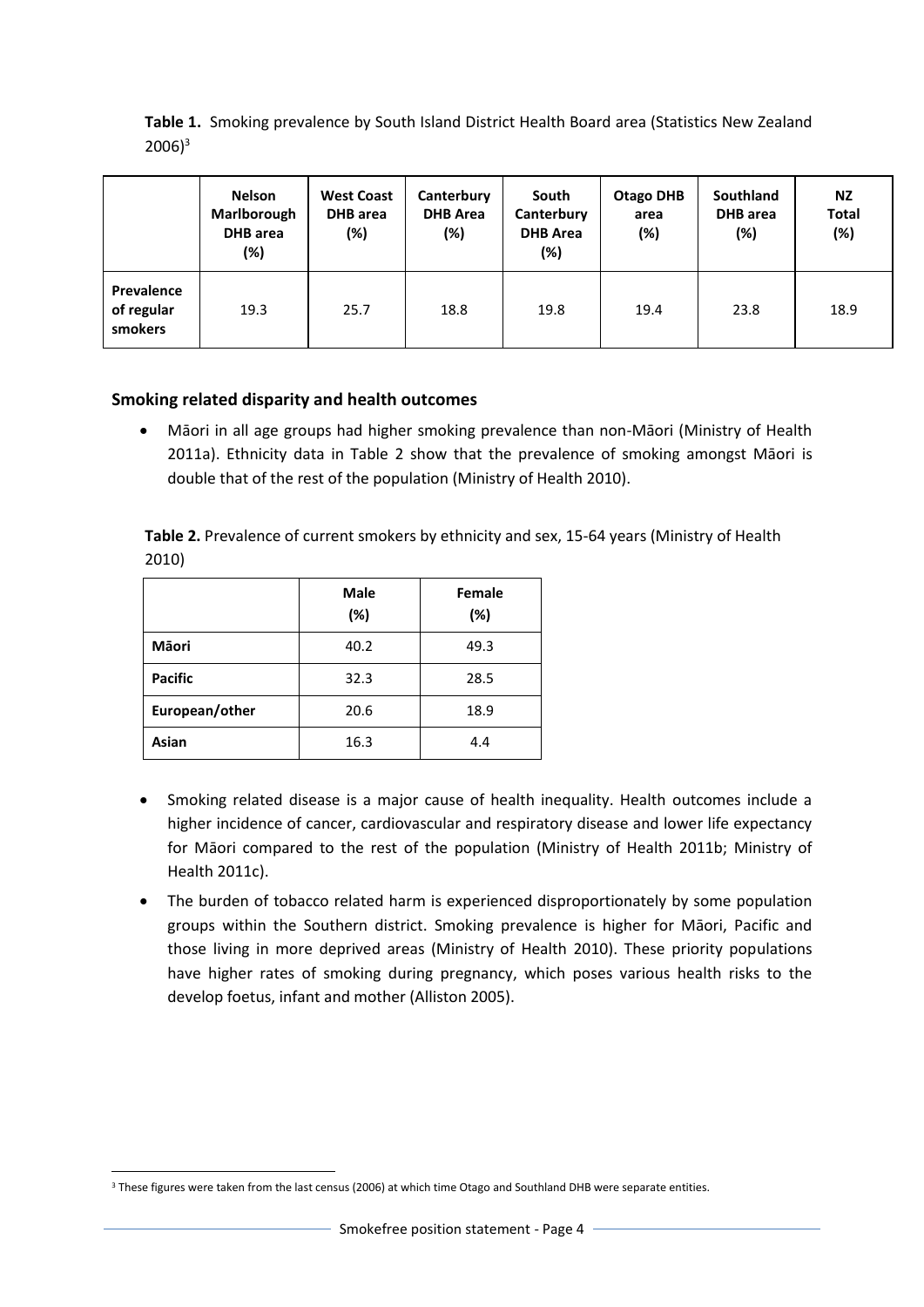### **Smoking cessation**

- The Ministry of Health is committed to a Smokefree New Zealand and has developed the ABC strategy for smoking cessation which is being rolled out in all DHBs. This strategy is supported by the setting of a national health target, 'Better Help for Smokers to Quit'. The 2012/13 target is 95% of patients who smoke and are seen by a health practitioner in a public hospital and 90% of patients who smoke and are seen by a health practitioner in primary care are offered brief advice and support to quit smoking. Within the target a specialised identified group will include progress towards 90% of pregnant women who identify as smoking at the time of confirmation of pregnancy in general practice or booking with a Lead Maternity Carer are offered advice and support to quit (Ministry of Health 2011d).
- Evidence suggests that providing brief advice, particularly by a doctor, significantly increases the rate of quitting (Stead et al 2008) and long term quitting success (Ministry of Health 2011d). The proportion of successful quit attempts is increased by the provision of effective cessation support, such as medications, including Nicotine Replacement Therapy (NRT), and multi-session support including telephone or face-to-face support (Ministry of Health 2011d; Ministry of Health 2007).
- Research shows that one in every 40 smokers will make a quit attempt simply as a result of receiving brief advice (Ministry of Health 2011e).
- Table 3 shows South Island DHBs' secondary care results for the last quarter.

**Table 3.** Quarter Four (April-June 2012) results for 'Better help for smokers to quit' health target by DHB for secondary care (Ministry of Health 2012)

|                                                      | South<br>Canterbury<br><b>DHB</b> | <b>Nelson</b><br>Marlborough<br><b>DHB</b> | <b>West Coast</b><br><b>DHB</b> | <b>Southern</b><br><b>DHB</b> | Canterbury<br><b>DHB</b> |
|------------------------------------------------------|-----------------------------------|--------------------------------------------|---------------------------------|-------------------------------|--------------------------|
| % of hospitalised<br>smokers given<br>advice to quit | 96                                | 96                                         | 90                              | 96                            | 90                       |
| <b>Ranking</b><br>(out of 20 DHBs)                   | 9                                 | 8                                          | 18                              | 7                             | 16                       |

# **Smokefree workplaces**

 Workplace Smokefree policies reduce business costs associated with tobacco consumption. These include absenteeism, lost productivity, time spent on breaks, increased building, health and life insurance costs, potential legal costs and cleaning and maintenance costs (IARC 2009). Introducing workplace Smokefree polices reduces tobacco consumption and smoking prevalence within the affected workforce (Edwards et al undated). For instance, smokers have fewer opportunities to smoke, which reduces levels of consumption and encourages quit attempts (IARC 2009). Cessation support should be provided to support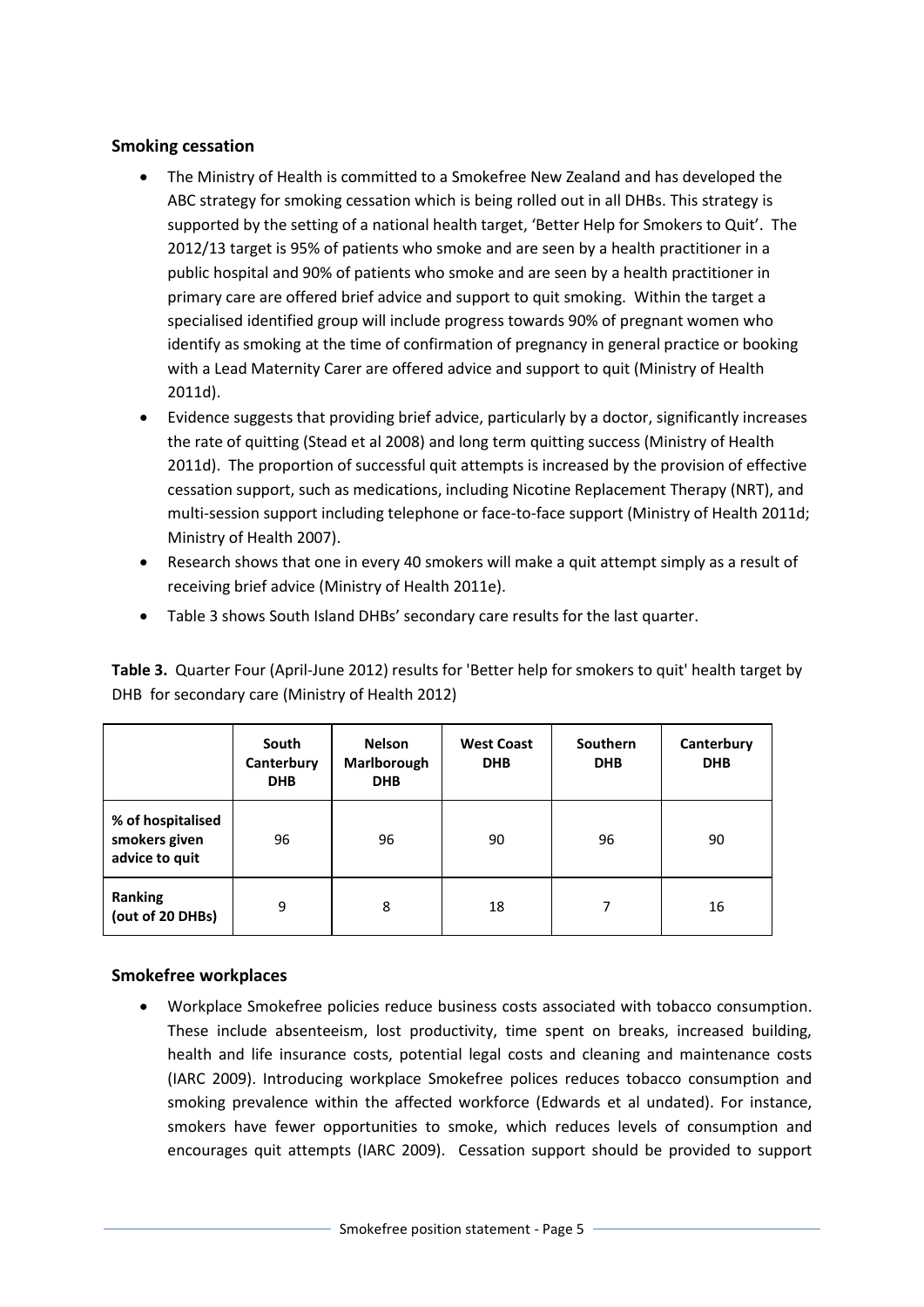employees who smoke to quit.

- Usually within a few months of implementing Smokefree policies compliance is high and in most places policies become self-enforcing (IARC 2009). Evidence suggests that compliance may be enhanced by media advocacy and public education campaigns that strengthen social norms before and during policy implementation (Ross 2006; US Surgeon General 2006).
- In 2005, the tangible costs of smoking to the New Zealand economy were NZ\$1.7billion. Major components included lost production due to premature mortality or lost production due to smoking-caused morbidity (O'Dea et al 2007).
- A New Zealand cross-sectional survey conducted in 2006 found strong support for Smokefree workplaces. Of 2413 people surveyed 94.3% agreed that people have the right to work in a Smokefree environment and 93.9% agreed that people who work in a non-office environment also have the right to work in a Smokefree environment (Waa and McGough 2006, p.14).

#### **Smokefree role modelling**

 Role modelling is an important factor in smoking behaviour (Edwards et al 2012). For example, health professionals who don't smoke may be role models for patients in regards to healthy behaviour. However, medical professionals who smoke may increase public scepticism about the importance of quitting (Smith and Leggat 2007).

#### **Smokefree environments**

- The Smoke-free Environments Act 1990 is designed to protect non-smokers against the detrimental effects of other people's smoking. Other aims of the legislation include Smokefree role modelling and promoting a Smokefree lifestyle as the norm (Ministry of Health 2005a; Ministry of Health 2005b).
- There has been an increasing focus on Smokefree outdoor areas, with a large number (see Table 4 for South Island policies) of councils within New Zealand adopting Smokefree outdoor area policies.
- There is some evidence showing that second hand smoke in outdoor areas is harmful. A recent New Zealand study has found that smoking in outdoor areas does increase particulate levels to a level that could potentially cause health hazards (Wilson et al 2011). Evidence also suggests that smoking has a role modelling effect on teenagers: those who smoke are more likely to have been exposed to smoking than those who don't smoke (and exposure is likely to have been from outdoor places) (Alesci et al 2003). Therefore, the focus should be on "role modelling and making Smokefree normal" (Smokefree/Auhai Kore Tool Kit undated).
- The rationale for Smokefree outdoor areas is to reduce the visibility of smoking, especially to children, in order to reduce the uptake of smoking. It also has benefits of decreased litter (CanTobacco undated, Halkett and Thomson 2010).
- Table 4 shows how DHBs have engaged with local authorities to develop Smokefree policies within their communities.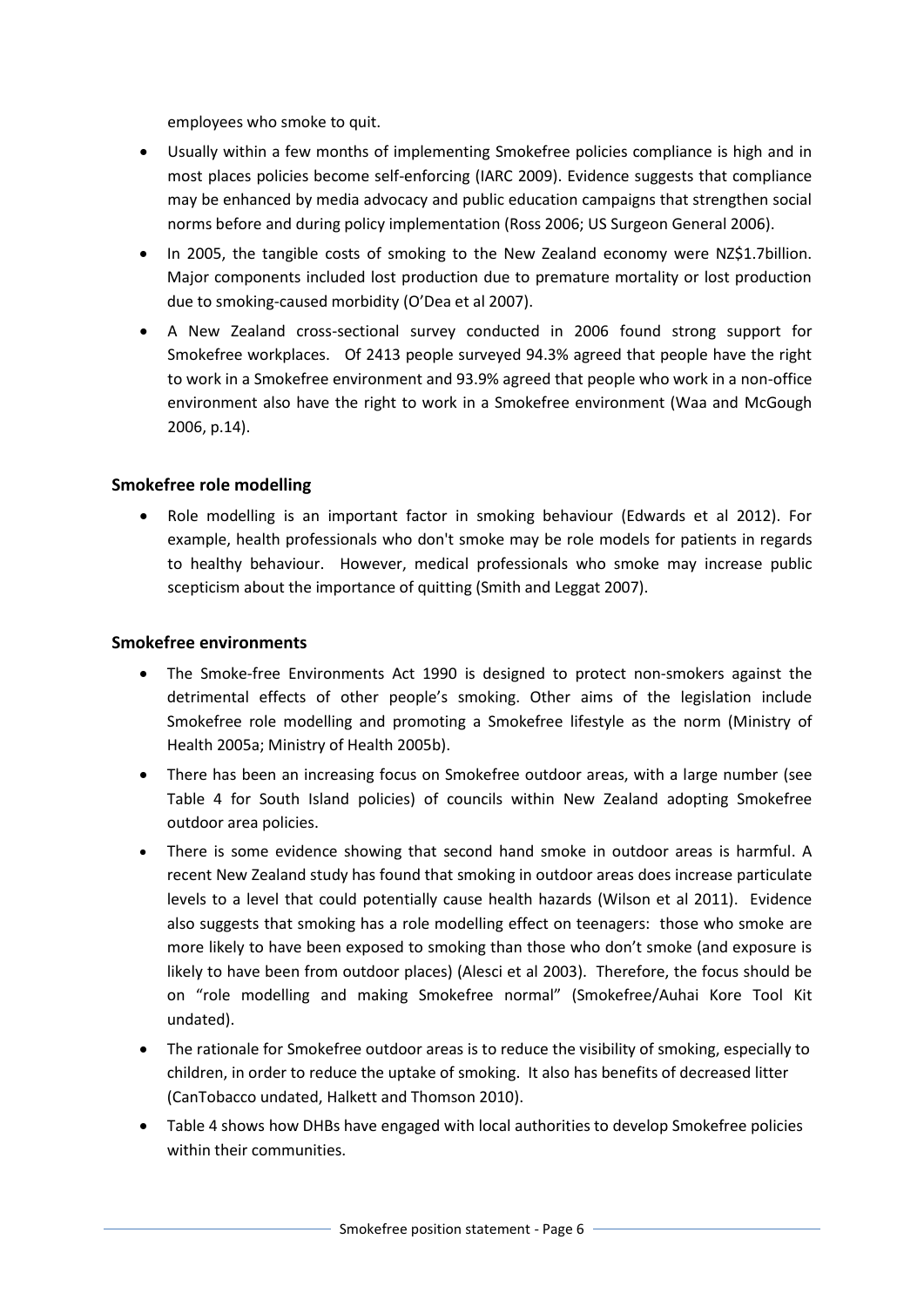| Council                              | Description                                                                              | Date adopted                   |  |  |  |
|--------------------------------------|------------------------------------------------------------------------------------------|--------------------------------|--|--|--|
| Nelson Marlborough DHB               |                                                                                          |                                |  |  |  |
|                                      |                                                                                          |                                |  |  |  |
| <b>West Coast DHB</b>                |                                                                                          |                                |  |  |  |
| <b>Buller District Council</b>       | All Council-owned parks, playgrounds<br>and sports fields                                | 2011                           |  |  |  |
| <b>Grey District Council</b>         | All Council-owned parks, playgrounds<br>and sports fields                                | 2011                           |  |  |  |
| <b>Westland District Council</b>     | All Council-owned parks, playgrounds<br>and sports fields                                | 2011                           |  |  |  |
| Canterbury DHB                       |                                                                                          |                                |  |  |  |
| Christchurch City Council            | All playgrounds, skate parks,<br>stadiums and courts, sports fields<br>and public events | 2009                           |  |  |  |
| Hurunui District Council             | All Council-owned reserves including<br>playgrounds and sportsgrounds                    | 2012                           |  |  |  |
| Waimakariri District Council         | All Council-owned playgrounds                                                            | 2012                           |  |  |  |
| Selwyn District Council              | All playgrounds, parks, sports<br>grounds and Council run or<br>sponsored events         | 2011                           |  |  |  |
| <b>Ashburton District Council</b>    | All playgrounds<br>Sports fields in Council-owned parks<br>Skate park                    | 2007<br>2009<br>2011           |  |  |  |
| South Canterbury DHB                 |                                                                                          |                                |  |  |  |
| <b>Waimate District Council</b>      | All playgrounds                                                                          | 2009                           |  |  |  |
| Timaru District Council              | All playgrounds                                                                          | 2012                           |  |  |  |
| <b>Mackenzie District Council</b>    | All playgrounds                                                                          | To be adopted in 2012          |  |  |  |
| Southern DHB                         |                                                                                          |                                |  |  |  |
| Dunedin City Council                 | All playgrounds                                                                          | To be adopted in 2012          |  |  |  |
| Clutha District Council              | All playgrounds, sports fields and<br>council run family events                          | 2012                           |  |  |  |
| Queenstown Lakes District<br>Council | All playgrounds and swimming pools                                                       | 2006                           |  |  |  |
| Invercargill City Council            | All playgrounds<br>All sports fields, Queens Park aviary<br>and animal reserve           | 2008<br>2010                   |  |  |  |
| Gore District Council                | All playgrounds and parks                                                                | Currently under<br>development |  |  |  |

# **Table 4**. South Island councils and Smokefree Outdoor Area policies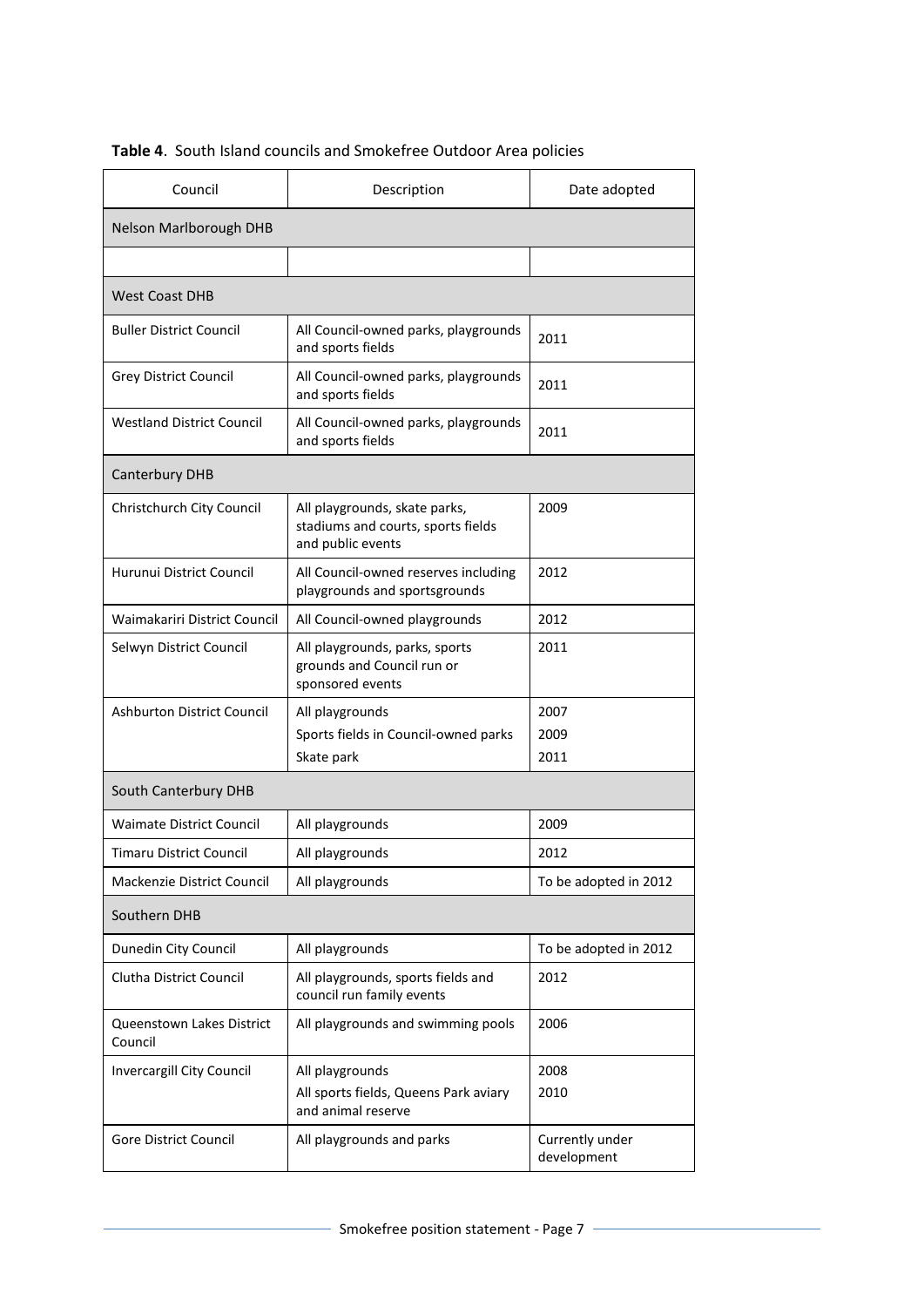- International evidence indicates that the public are generally in favour of restrictions on smoking in "various outdoor settings" and there has been a gradual increase in support for Smokefree public places over time (Thomson, Wilson and Edwards 2009; Klein et al 2007).
- Locally, the New Zealand public are supportive of Smokefree outdoor areas. For example, three quarters (76.4%) of New Zealand adults believed that it was 'not at all' acceptable to smoke at children's outdoor playgrounds (Cancer Society of New Zealand and Health Sponsorship Council 2008). In another study evaluating Upper Hutt's smokefree parks policy, 83% of adult park users thought having a Smokefree parks policy was a good idea (Stevenson et al 2008) and similarly an Dunedin study found that 73% of those surveyed were supportive of making playgrounds Smokefree (Harris et al 2009). People who smoke are generally supportive of Smokefree playgrounds (Thomson et al 2009).
- Community support for Smokefree outdoor areas is an important factor in getting councils to endorse outdoor policies (Halkett and Thomson 2010).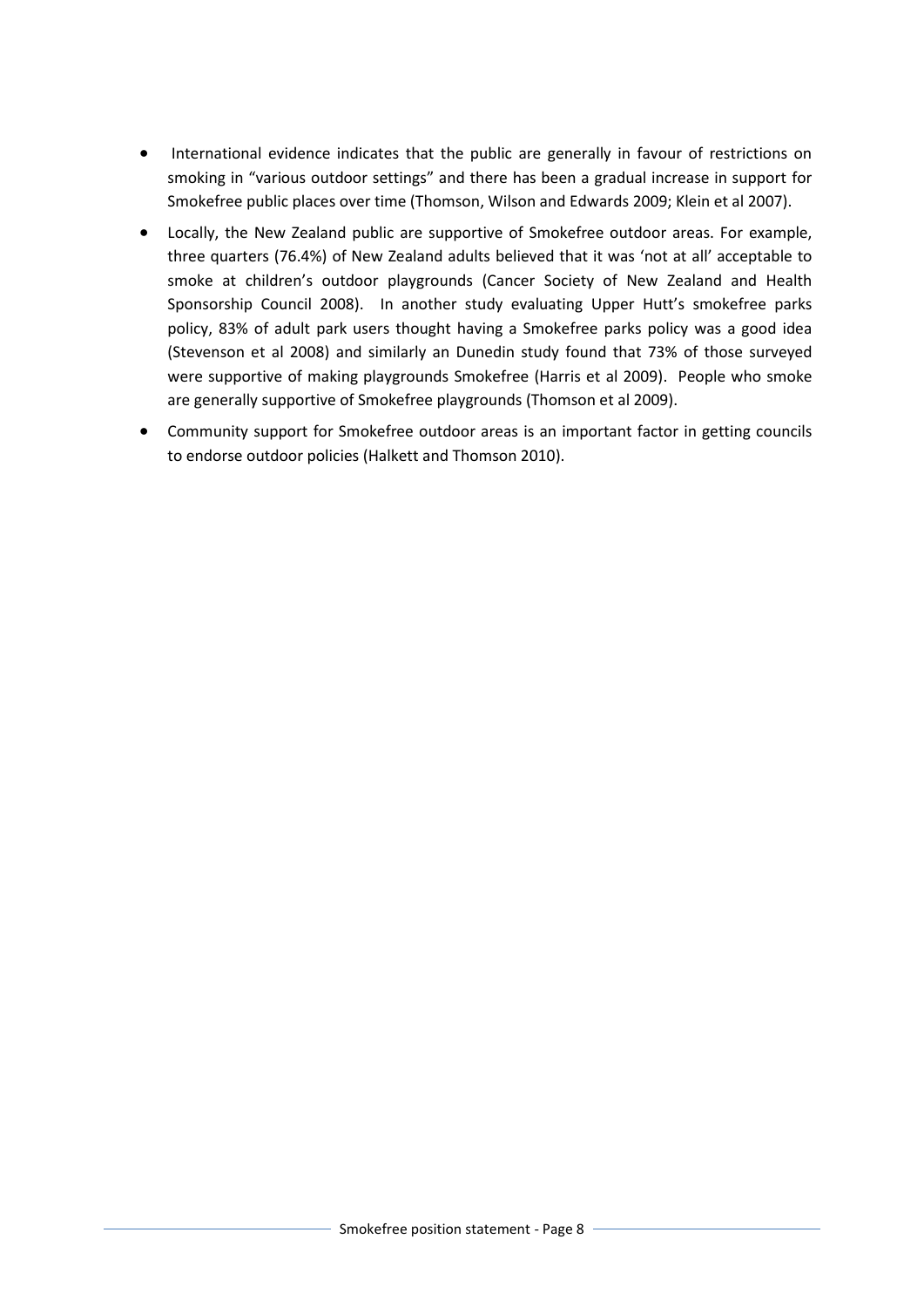# **References**

Alesci, N.L, Forster, J.L., Blaine, T. 2003. Smoking visibility, perceived acceptability, and frequency in various locations among youth and adults. Preventive Medicine 36, 272-281.

Alliston, L. 2005. Promoting Smokefree Pregnancies: A Review of International and New Zealand Literature. A report commissioned and funded by the New Zealand Ministry of Health. Wellington: Ministry of Health.

Cancer Society of New Zealand and Health Sponsorship Council. 2008. Smokefree Councils Implementation Kit: A guide for local health promoters. Available:

[http://www.stevodesigns.com/fileadmin/clients/cancer\\_society/pdf/SmokefreeCouncilsKitMain.pdf](http://www.stevodesigns.com/fileadmin/clients/cancer_society/pdf/SmokefreeCouncilsKitMain.pdf)  Accessed 5.9.12.

CanTobacco. Undated. Smokefree Councils & outdoor areas. Available: [http://www.cantobacco.org.nz/campaigns/Smokefree-councils-outdoor-areas](http://www.cantobacco.org.nz/campaigns/smokefree-councils-outdoor-areas) Accessed 3.7.12.

Doll, R., Peto, R., Boreham, J. et al. 2004. Mortality in relation to smoking: 50 years' observations on male British doctors. BMJ 328, 1519–1528.

Edwards, R., Bullen, C., O'Dea, D. et al. Undated. After the smoke has cleared: evaluation of the impact of a new smokefree law. A report commissioned and funded by the New Zealand Ministry of Health. Wellington: Ministry of Health. Available:

[http://www.moh.govt.nz/notebook/nbbooks.nsf/0/1ab9da3d25500f83cc2572910067edc4/\\$FILE/sm](http://www.moh.govt.nz/notebook/nbbooks.nsf/0/1ab9da3d25500f83cc2572910067edc4/$FILE/smokefree-evaluation-report-with-appendices-dec06.pdf) [okefree-evaluation-report-with-appendices-dec06.pdf](http://www.moh.govt.nz/notebook/nbbooks.nsf/0/1ab9da3d25500f83cc2572910067edc4/$FILE/smokefree-evaluation-report-with-appendices-dec06.pdf) Accessed 3.7.12.

Edwards, R., Peace, J., Stanley, J. et al. 2012. Setting a good example? Changes in smoking prevalence among key occupational groups in New Zealand: evidence From the 1981 and 2006 Censuses. Nicotine and Tobacco Research 14, 329-337.

Halkett, L. and Thomson, G. 2010. Getting an outdoor smokefree policy: the case of Kapiti Coast District Council. New Zealand Medical Journal. 123(1308), 28-40.

Harris, R., Meffan, N., Pirvu, A. 2009. Smokefree outdoor areas in Dunedin: A Report for Public Health South. Dunedin.

Hill, S., Blakely, T., Kawachi, I. et al. 2004. Increased mortality amongst never-smokers living with smokers: evidence from two New Zealand cohorts 1981-84 and 1996-99. BMJ 328, 988-989.

International Agency for Research on Cancer (IARC). 2009. Evaluating the effectiveness of smoke-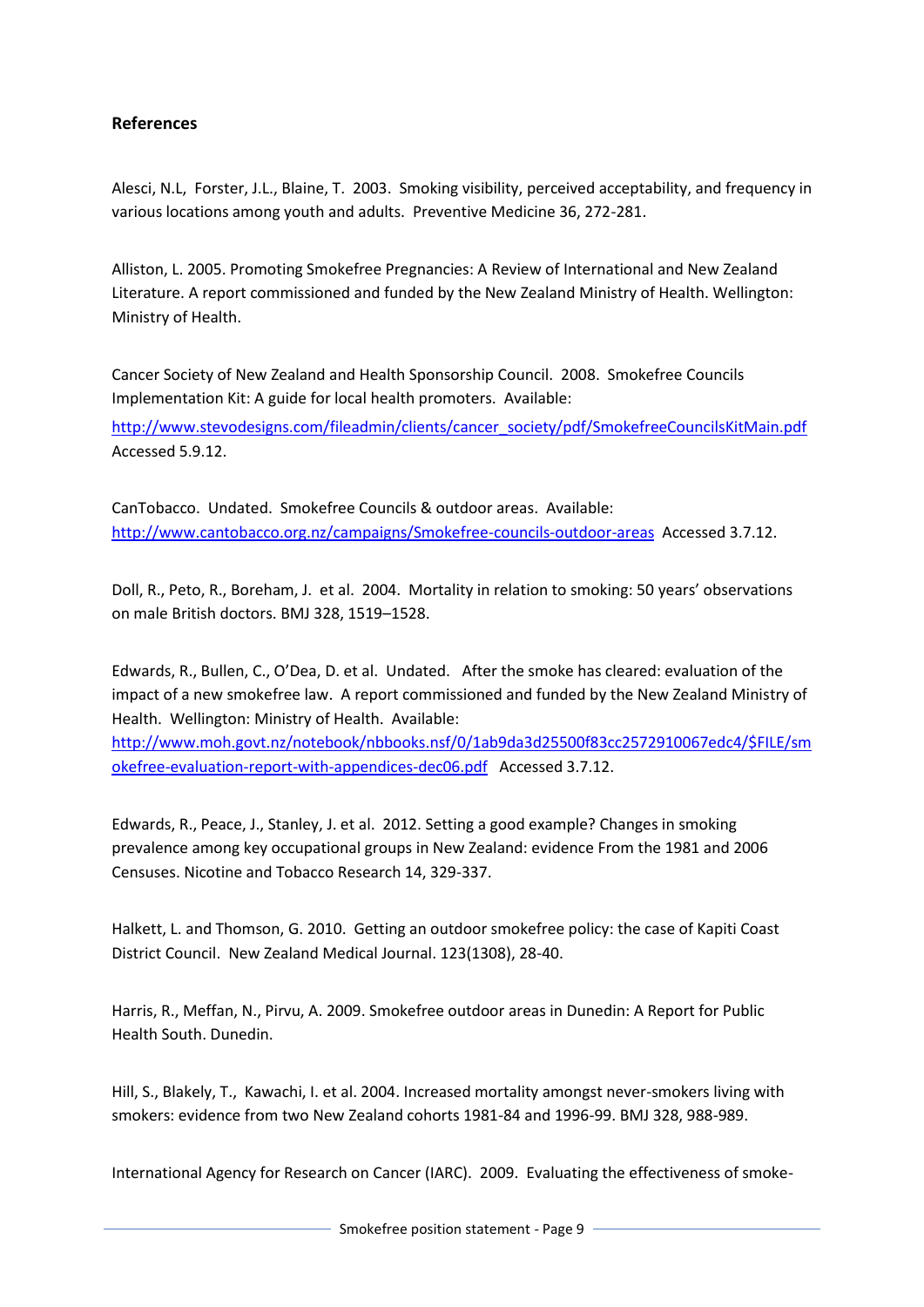free policies. IARC Handbooks of Cancer Prevention: Tobacco Control Volume 13. Lyon: IARC.

Klein, E.G., Forster J.L., McFadden, B. et al. 2007. Minnesota tobacco-free park policies: attitudes of the general public and park officials. Nicotine & Tobacco Research 9 (Suppl 1), S49-55.

Ministry of Health. 2005a. Part 4: Background rationale for the Smokefree Law FAQ. Available: [http://www.health.govt.nz/our-work/regulation-health-and-disability-system/smokefree](http://www.health.govt.nz/our-work/regulation-health-and-disability-system/smokefree-law/smokefree-law-questions-and-answers)[law/smokefree-law-questions-and-answers](http://www.health.govt.nz/our-work/regulation-health-and-disability-system/smokefree-law/smokefree-law-questions-and-answers) Accessed 3.7.12.

Ministry of Health. 2005b. Smokefree law. Available: [http://www.health.govt.nz/our](http://www.health.govt.nz/our-work/regulation-health-and-disability-system/smokefree-law)[work/regulation-health-and-disability-system/Smokefree-law](http://www.health.govt.nz/our-work/regulation-health-and-disability-system/smokefree-law) Accessed 3.7.12.

Ministry of Health. 2007. New Zealand Smoking Cessation Guidelines*.* Wellington: Ministry of Health.

Ministry of Health. 2010. Tobacco use in New Zealand: key findings from the 2009 New Zealand Tobacco Use Survey. Wellington: Ministry of Health.

Ministry of Health. 2011a. Public Health Services – Tobacco Control Services Tier Level Two Service Specifications. Available: [www.nsfl.health.govt.nz](http://www.nsfl.health.govt.nz/) Accessed 16.8.12.

Ministry of Health. 2011b. Māori smoking and tobacco use 2011. Wellington: Ministry of Health

Ministry of Health. 2011c. Tatau kura tangata: health of older Māori Chart Book 2011. Wellington: Ministry of Health.

Ministry of Health. 2011d. Health Targets. Available: [http://www.health.govt.nz/new-zealand](http://www.health.govt.nz/new-zealand-health-system/health-targets)[health-system/health-targets](http://www.health.govt.nz/new-zealand-health-system/health-targets) Accessed 12.6.12.

Ministry of Health. 2011e. Targeting Smokers: Better Help for Smokers to Quit. Available: <http://www.health.govt.nz/publication/targeting-smokers-better-help-smokers-quit> Accessed 29.08.12.

Ministry of Health. 2012. Health Targets 2011/12 – quarter four results summary. Available: [http://www.health.govt.nz/new-zealand-health-system/health-targets/how-my-dhb](http://www.health.govt.nz/new-zealand-health-system/health-targets/how-my-dhb-performing/how-my-dhb-performing-2011-12/health-targets-2011-12-quarter-four-results-summary)[performing/how-my-dhb-performing-2011-12/health-targets-2011-12-quarter-four-results-summary](http://www.health.govt.nz/new-zealand-health-system/health-targets/how-my-dhb-performing/how-my-dhb-performing-2011-12/health-targets-2011-12-quarter-four-results-summary) Accessed 30.08.12.

O'Dea, D., Thomson, G. and Edwards, R. 2007. Report on tobacco taxation in New Zealand. Wellington: ASH and the Smoke-free Coalition. Available: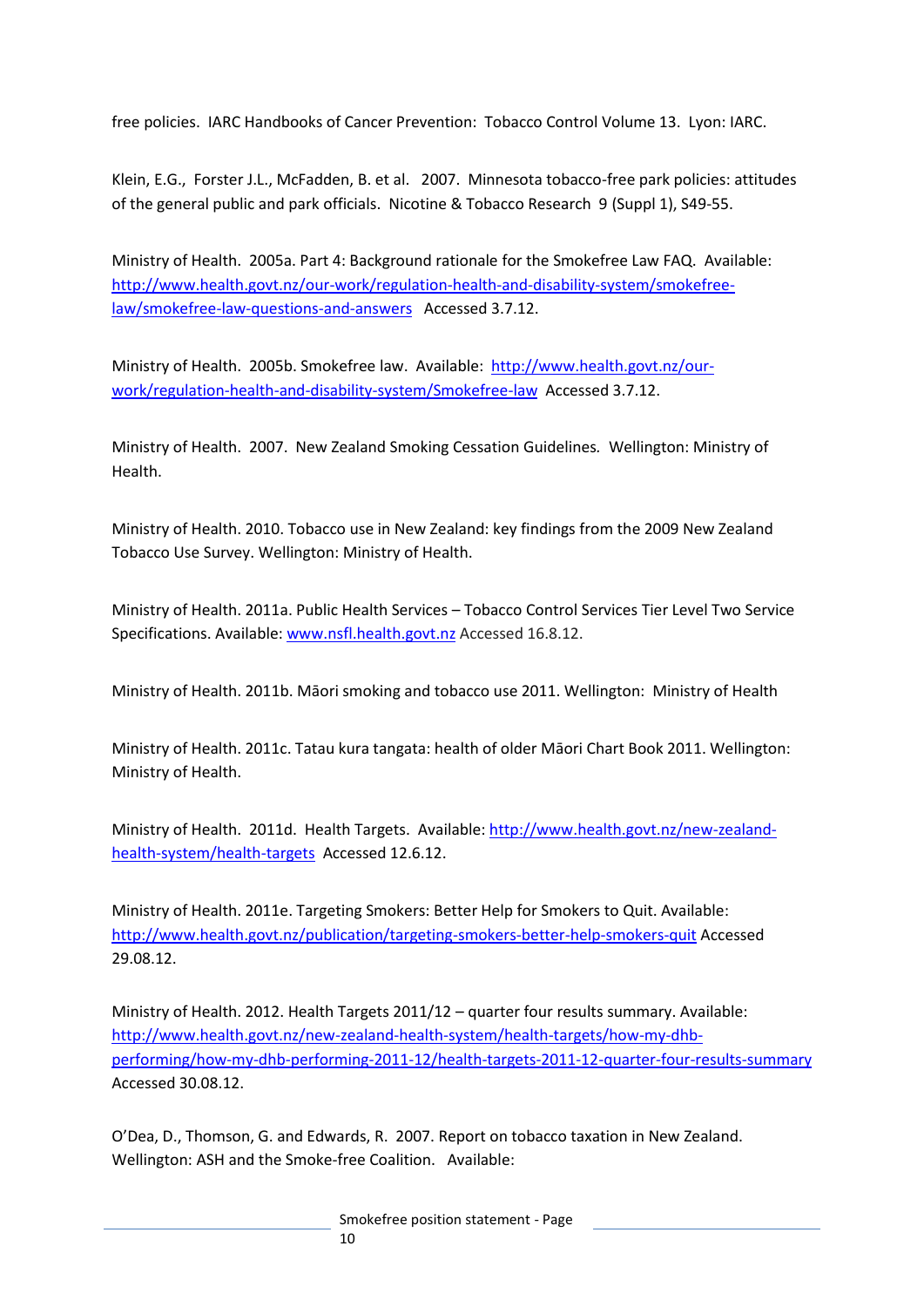<http://www.sfc.org.nz/pdfs/TobTaxVolOneNovember.pdf> Accessed 5.6.12.

Ross, H. 2006. Economics of smoke-free policies. In: Smokefree Partnership, ed. Lifting the smokescreen: 10 reasons for a smokefree Europe. Brussels: European Respiratory Society, 1-148.

Smith, D.R., Leggat, P. A. 2007. An international review of tobacco smoking in the medical profession: 1974-2004. BMC Public Health 7, 115.

Smokefree Coalition/ Te Ohu Auahi Kore. 2012. Smokefree Aotearoa/ New Zealand 2025 Logic Model.Available[: http://www.sfc.org.nz/documents/the-roadmap.pdf](http://www.sfc.org.nz/documents/the-roadmap.pdf) Accessed 5.9.12.

Smokefree Coalition/ Te Ohu Auahi Kore. Undated. The health effects of smoking. Available: [http://www.sfc.org.nz/infohealtheffects.php A](http://www.sfc.org.nz/infohealtheffects.php)ccessed 21.6.12.

Statistics New Zealand. 2006. District Health Board Areas Summary Tables. Available: [http://www.stats.govt.nz/census/about-2006-census/district-health-board-area-summary](http://www.stats.govt.nz/census/about-2006-census/district-health-board-area-summary-tables.aspx)[tables.aspx](http://www.stats.govt.nz/census/about-2006-census/district-health-board-area-summary-tables.aspx) Accessed 11.6.12.

Stead, L.F., Bergson, G., Lancaster, T. 2008. Physician advice for smoking cessation. Cochrane Database of Systematic Reviews 2008, Issue 2. Art. No.: CD000165.

Stevenson, A.M., Bradshaw, R., Cook, J. et al. 2008. Majority of smokers and non-smokers in favour of smokefree parks in New Zealand. New Zealand Medical Journal. 121, 1274.

Thomson, G., Wilson, N., and Edwards, R. 2009. At the frontier of tobacco control: a brief review of public attitudes toward smoke-free outdoor places. Nicotine & Tobacco Research. 11, 584-590.

Thomson, G., Wilson, N., Weerasekera, D. and Edwards, R. 2009. Most smokers support smokefree council-owned playgrounds: national survey data. New Zealand Medical Journal. 122( 1291), 122- 123.

US National Cancer Institute. 2011. Harms of smoking and health benefits of quitting. Available: <http://www.cancer.gov/cancertopics/factsheet/Tobacco/cessation>Accessed 21.6.2012.

US Surgeon General. 2004. The health consequences of smoking. Atlanta, GA: Centers for Disease Control. Available: [http://www.cdc.gov/tobacco/data\\_statistics/sgr/2004/](http://www.cdc.gov/tobacco/data_statistics/sgr/2004/) Accessed 21.6.2012.

US Surgeon General. 2006. The health consequences of involuntary exposure to tobacco smoke. Atlanta, GA: Centers for Disease Control. Available: [http://www.cdc.gov/tobacco/data\\_statistics/sgr/2006/](http://www.cdc.gov/tobacco/data_statistics/sgr/2006/) Accessed 21.6.2012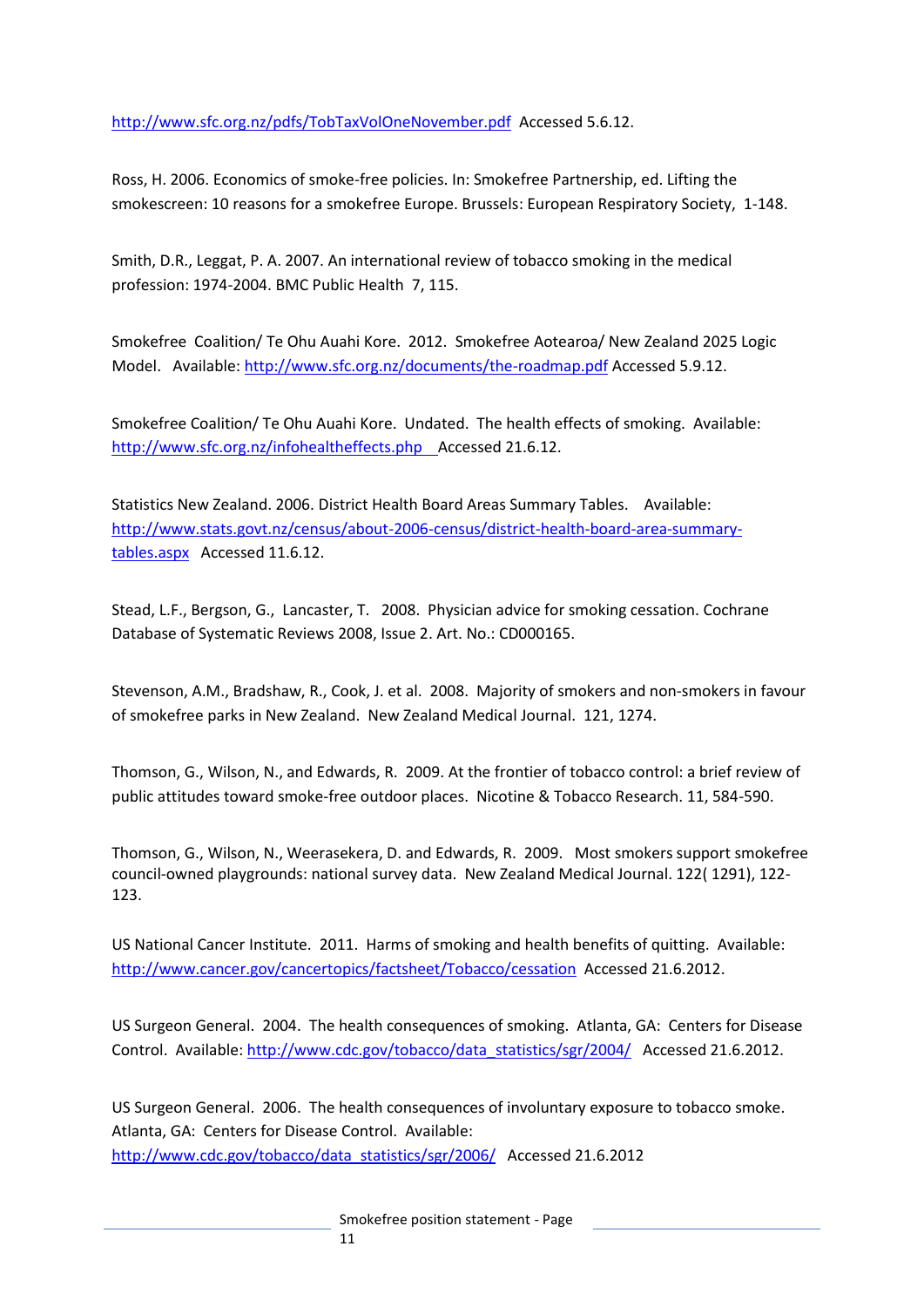Waa, A., McGough, S. 2006. Reducing exposure to second hand smoke: changes associated with the implementation of the amended Smokefree Environments Act 1990: 2003-2006. A report for the Ministry of Health. Wellington: Health Sponsorship Council. Available: [http://www.hsc.org.nz/sites/default/files/publications/SFEWorkplace\\_Final.pdf](http://www.hsc.org.nz/sites/default/files/publications/SFEWorkplace_Final.pdf) Accessed 3.7.12.

Wilson, N., Edwards, R. and Parry, R. 2011. A persisting secondhand smoke hazard in urban public places: results from fine particulate (PM2.5) air sampling. New Zealand Medical Journal. 124, 34-47.

World Health Organisation. 1998. Guidelines for controlling and monitoring the tobacco epidemic. Geneva: World Health Organisation.